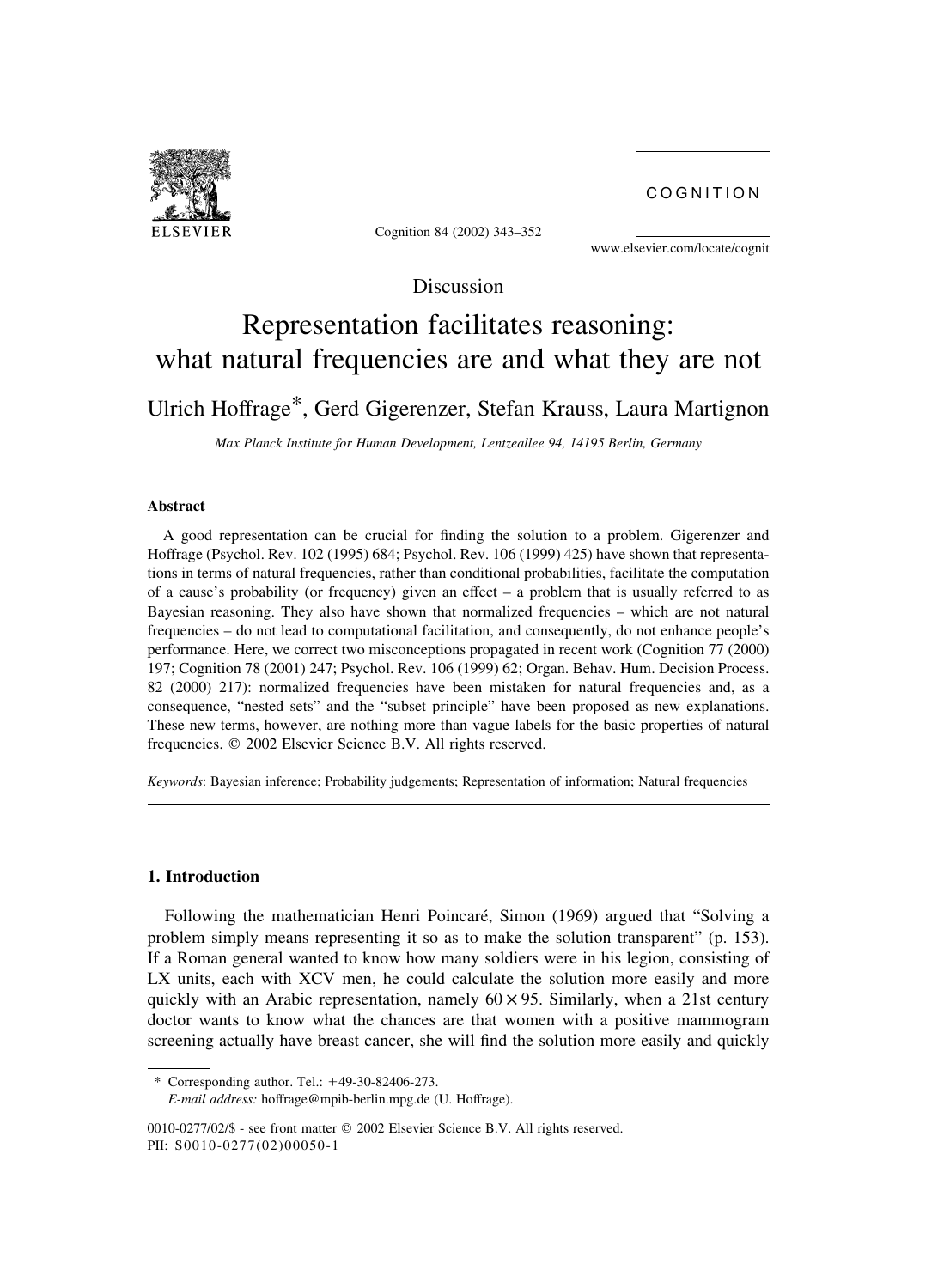when she represents the information in natural frequencies rather than in conditional probabilities (Gigerenzer, 1996; Hoffrage & Gigerenzer, 1998).

Problems, in which the probability of a cause (e.g. cancer) has to be inferred from an observed effect (e.g. a positive mammogram), have been termed Bayesian inference problems. In the 1960s, it was considered an established fact that people give too much weight to base rates in such problems. This was labeled conservatism and was tentatively attributed to misperception or misaggregation (Edwards, 1968). In the 1970s and 1980s, the opposite result was considered an established fact; people generally give too little weight to base rates. This was labeled *base-rate neglect* and was tentatively attributed to confusing probability with similarity (Tversky & Kahneman, 1982). Although base-rate neglect was the antithesis of conservatism, Tversky and Kahneman looked in the same place for an explanation, that is, a processing error inside the mind. In the 1990s, intuitive Bayesian reasoning began to be seen in a new light, that is, from an ecological angle. Gigerenzer and Hoffrage (1995) showed that one can facilitate reasoning from the *outside* by changing the external representation from probabilities, and relative or normalized frequencies, to natural frequencies.

This ecological view has generated a useful tool to help lay-people and experts alike to reason the Bayesian way. In medicine, physicians' diagnostic inferences were shown to improve considerably when natural frequencies are used instead of probabilities (Gigerenzer, 1996; Hoffrage & Gigerenzer, 1998; Hoffrage, Lindsey, Hertwig, & Gigerenzer, 2000). In criminal law, judges' and other legal experts' understanding of the meaning of a DNA match could similarly be improved by using natural frequencies instead of probabilities (Hoffrage et al., 2000; Koehler, 1996). Moreover, fewer legal experts opted for a "guilty" verdict when the statistical information was presented in natural frequencies. Training programs in which participants learn to actively translate probabilities into natural frequencies have been shown to yield a strong long-term effect in their ability to help people deal with probability problems (Sedlmeier & Gigerenzer, 2001; Kurzenhäuser & Hoffrage, 2002). Given these results, the question arises: Are experts usually trained to use natural frequencies? Apparently not. For instance, all AIDS counselors studied by Gigerenzer, Hoffrage, and Ebert (1998) answered the client's question about what a positive or negative HIV test means in terms of conditional probabilities or percentages. As a consequence, many gave inconsistent numbers without even noticing it, and most hugely overestimated the odds that the patient would actually have the virus given a positive test. Here, using a proper representation can mean the difference between hope and despair for the patients, or even between life and suicide (Gigerenzer, 2002).

Since the beginnings of this work in the mid-1990s, several other researchers (e.g. Betsch, Biel, Eddelbuttel, & Mock, 1998; Fiedler, 2000; Mellers & McGraw, 1999) have added specific hypotheses to our approach. Developmental studies have shown that by sixth grade, Chinese children are as good in Bayesian reasoning as adults when the representation is in natural frequencies (Zhu & Gigerenzer, 2001). One important new finding is that natural frequencies can facilitate reasoning in "complex" Bayesian situations, which are characterized either by two or more predictors, or predictors and criteria with more than two values (Krauss, Martignon, Hoffrage, & Gigerenzer, 2002). This work disproves Massaro's (1998) conjecture that natural frequencies would no longer help in the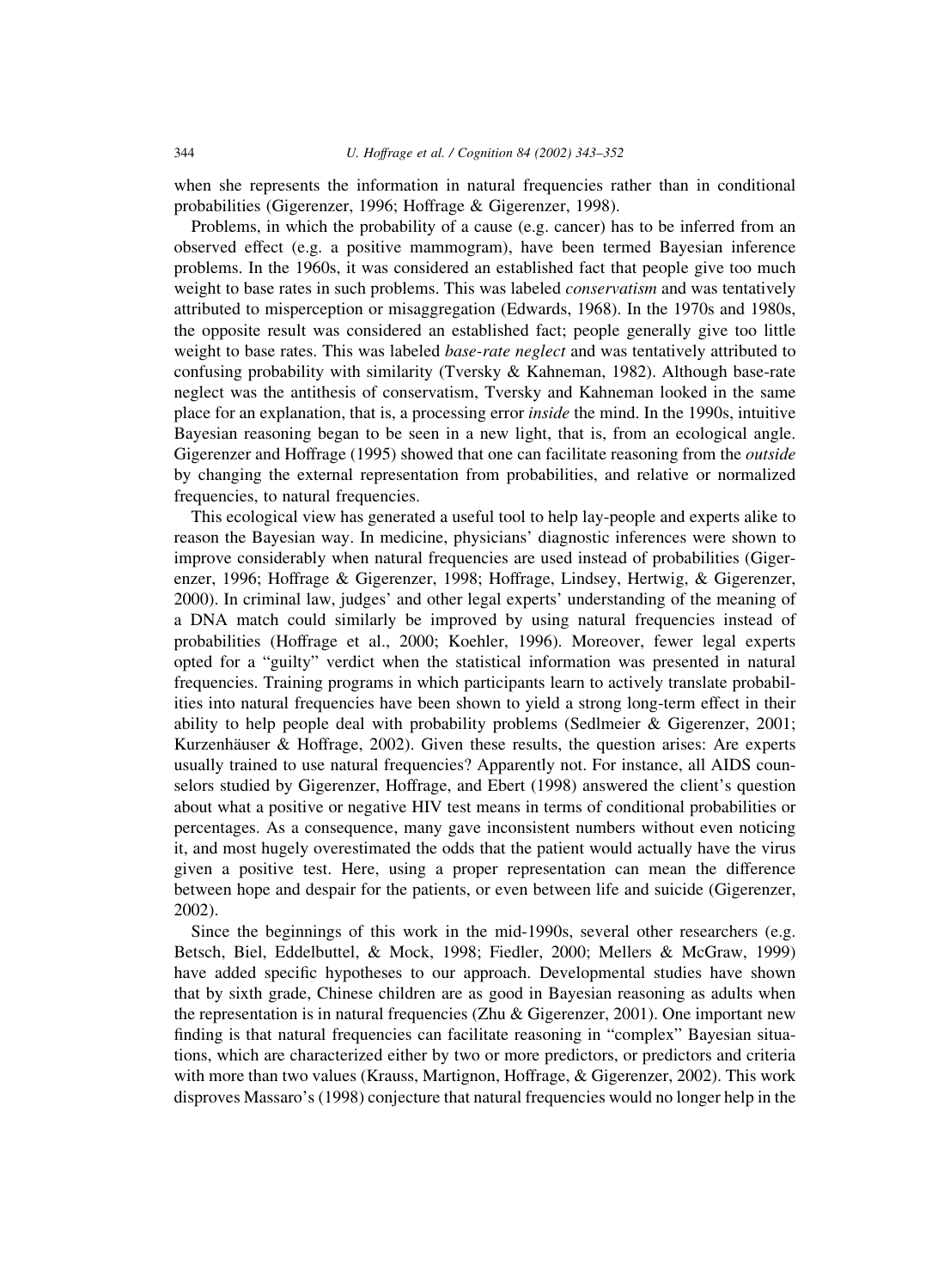

Fig. 1. Natural frequencies.

case of more than one predictor. Surprisingly, the positive effect is as large with two or three predictors as with one.

Distinct from these applications and developments, two misunderstandings about the nature of natural frequencies have emerged (Evans, Handley, Perham, Over, & Thompson, 2000; Girotto & Gonzalez, 2001; Johnson-Laird, Legrenzi, Girotto, Legrenzi, & Caverni, 1999; Macchi, 2000). In this article, we clarify these issues.

### 2. What are natural frequencies?

Think of a physician who learns from direct experience rather than from books with statistics. She observes, case by case, whether or not her patients have a new disease and whether the outcome of a test is positive or negative. This process is known as natural sampling, as opposed to systematic sampling in scientific research, where one might select one-hundred people with disease and one-hundred without (Gigerenzer & Hoffrage, 1995, p. 686; Kleiter, 1994). In natural sampling, the base rates in a sample of population (e.g. the proportion of people who have the disease) are *naturally* observed, rather than *artifi*cially fixed a priori. The outcomes of natural sampling are natural frequencies (synonym: frequency formats). In Fig. 1, there are 1000 cases, 40 of these with disease, and 960 without. Out of the 40 cases with disease, 30 have a positive test result (and ten have a negative result); and of the 960 cases without disease 120 also test positive (and 840 test negative). In a naturally sampled population natural frequencies are obtained by counting individuals according to their features (e.g. disease versus not disease, positive test result versus negative test result). Note that an isolated number, such as 30, is not by itself a natural frequency; it only becomes one because of its relation to the other numbers in the tree.

Now let us consider the problem of computing the probability  $p(H|D)$  in general, where H stands for hypothesis (e.g. a person has a disease), and D for data (e.g. a person has a positive test result). With natural frequencies as input, this computation is simple:

$$
p(\mathbf{H}|\mathbf{D}) = \frac{a}{a+b} \tag{1}
$$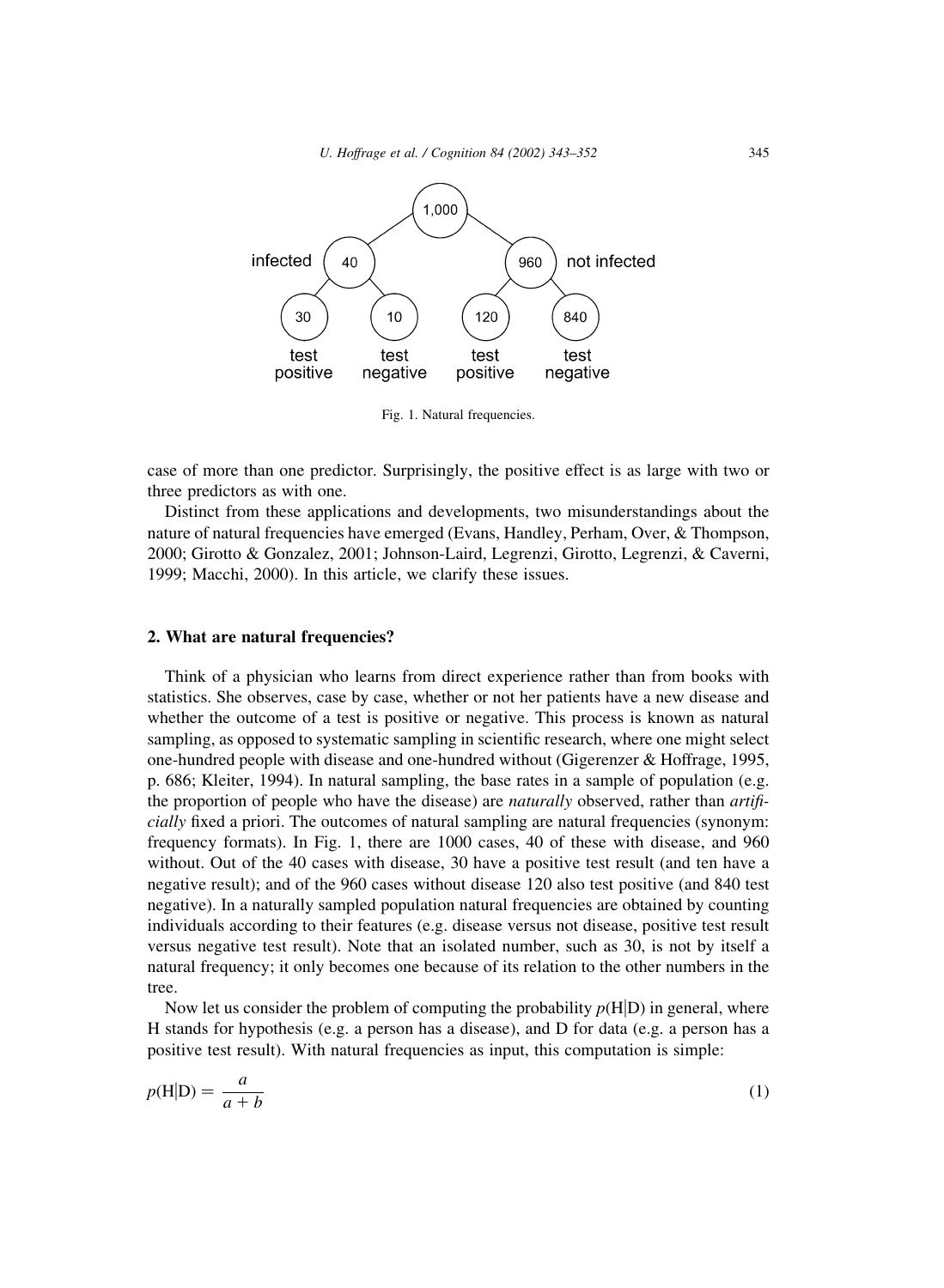where a is the number of H and D cases out of the total sample, and b is the number of  $\neg$  H and D cases out of the total sample. Eq. (1) represents the equivalent of Bayes' rule (see Eq. (2)), where the natural, frequentistic information has not been translated into (conditional) probabilities. In Fig. 1,  $a$  and  $b$  are 30 and 120 (out of 1000), respectively. Note that a and  $(a + b)$  are also natural frequencies.

Natural sampling is the way humans have encountered statistical information during their history. Collecting data by means of natural sampling, results in natural frequencies. However, once the data are collected, they need to be represented, and natural frequencies – which simply report how many cases of the total sample there are in each subcategory – are only one way to represent these data. With the development of probability theory beginning in mid-17th century, conditional probabilities were introduced as Laplace's proportions. For instance, the conditional probability of obtaining a positive test given the presence of infection is the proportion composed by the natural frequencies 30 (out of 1000) and 40 (out of 1000), yielding 30 out of 40. Also, the probability of having the disease is the proportion composed by the natural frequencies 40 and 1000, yielding 40 out of 1000. Expressing such a proportion composed of natural frequencies by means of a single number amounts to normalizing it. For instance, probabilities in the interval [0,1] or percentages in the interval [0,100] are results of such a normalization. Normalization eliminates information about the base rate (e.g. 40 and 960 out of 1000, for the hit rate and false alarm rate, respectively). As was already clarified by Gigerenzer and Hoffrage (1995, p. 686), such normalized frequencies are not what we call natural frequencies. Consider, for illustration, the following two text problems:

Natural frequencies: Out of each 1000 patients, 40 are infected. Out of 40 infected patients, 30 will test positive. Out of 960 uninfected patients, 120 will also test positive. Normalized frequencies: Out of each 1000 patients, 40 are infected. Out of 1000

infected patients, 750 will test positive. Out of 1000 uninfected patients, 125 will also test positive.

In both versions the question is: How many of those who test positive actually do have the disease? Or: What is the probability that a patient who tests positive actually has the disease? With normalized frequencies, the resulting numbers no longer contain information about the base rates,  $p(H)$  and  $p(\neg H)$ . As a consequence,  $p(H|D)$  can only be computed when these base rates are brought back into Eq.  $(1)$  – namely by multiplying them with the conditional probabilities  $p(D|H)$  and  $p(D|\neg H)$ , respectively. This results in:

$$
p(\mathbf{H}|\mathbf{D}) = \frac{p(\mathbf{H})p(\mathbf{D}|\mathbf{H})}{p(\mathbf{H})p(\mathbf{D}|\mathbf{H}) + p(\neg \mathbf{H})p(\mathbf{D}|\neg \mathbf{H})}
$$
(2)

Eq. (2) is Bayes's rule for probabilities and normalized frequencies. One can easily see that  $p(H)p(D|H)$  and  $p(\neg H)p(D|\neg H)$  correspond to a and b in Eq. (1). The additional computational steps in Eq. (2) result from the multiplication of conditional probabilities with the base rates. Thus, probabilities and normalized frequencies make Bayesian inferences computationally more complex than natural frequencies. Because normalized frequencies do not stem from the natural sampling of one population, they cannot be displayed in a natural frequency tree (as the one shown in Fig. 1); rather three different trees describing three different samples have to be drawn (Fig. 2).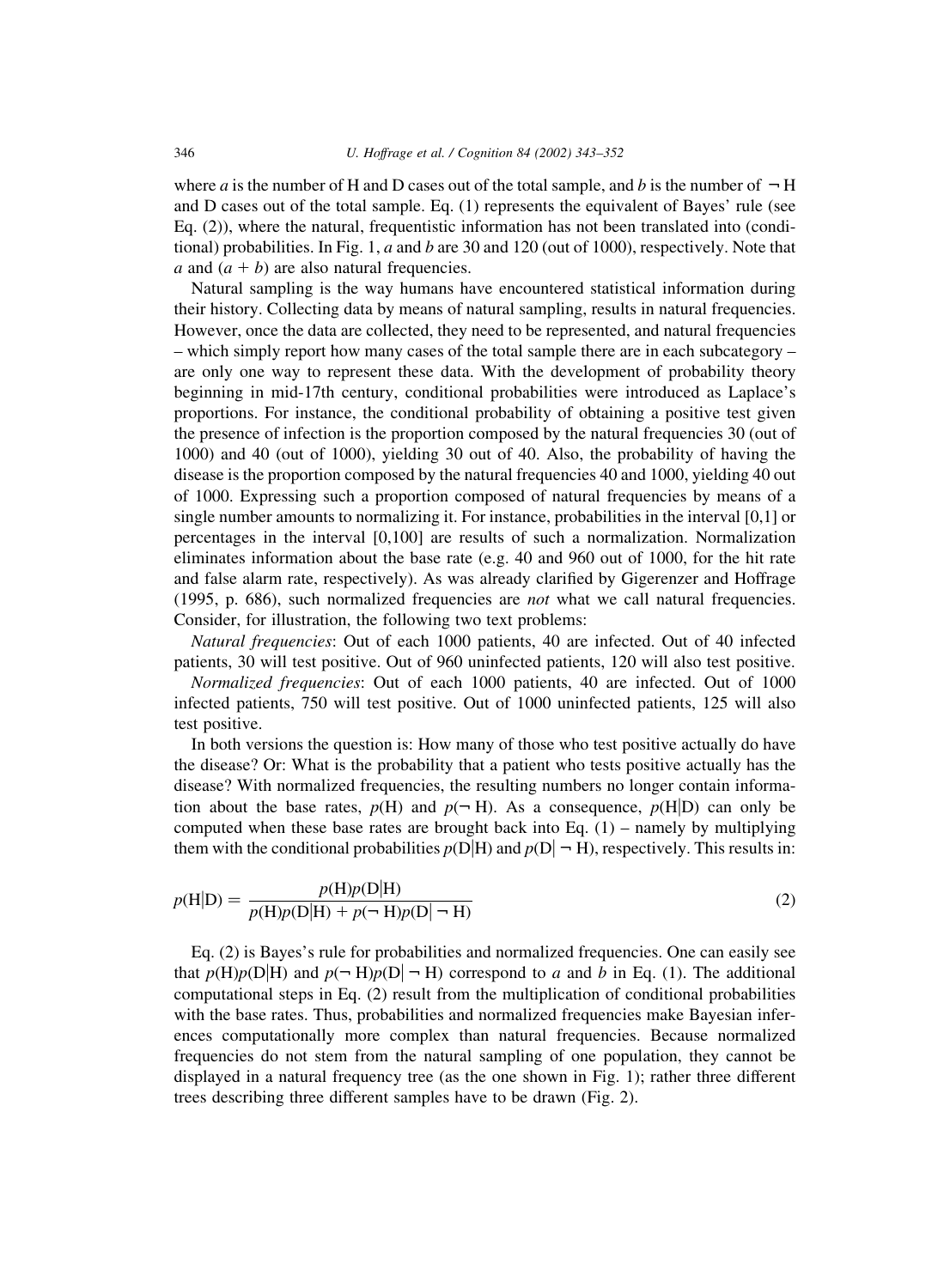

Fig. 2. Normalized frequencies.

To sum up: natural frequencies result from natural sampling and thus carry information about the base rates. The computation of  $p(H|D)$  is simpler when information is provided in natural frequencies than in normalized frequencies and probabilities. Because the latter no longer carry base-rate information, it has to be brought back in, thereby making the computation cumbersome. This is why natural frequencies help people make better inferences.

### 3. Confusing natural frequencies with any kind of frequencies

Several authors have commented on Gigerenzer and Hoffrage (1995) without explaining to their readers what the concept of natural frequencies (frequency formats) means. Instead, they have suggested or asserted that *any* kind of frequencies are meant. These authors then ran experiments with normalized frequencies, found that these did not improve Bayesian reasoning, and concluded that this result disproves the thesis that natural frequencies facilitate Bayesian reasoning.<sup>1</sup>

The first to confuse natural frequencies with any kind of frequencies were Macchi and Mosconi (1998) who have shown that representations in terms of normalized frequencies do not facilitate reasoning, and conclude that the facilitating effect is not due to "frequentist phrasing" (p. 84) but to computational simplification. When Lewis and Keren (1999) promoted the same confusion between natural frequencies and frequencies per se, Gigerenzer and Hoffrage (1999) clarified the issue in a reply and pointed out that the original paper (Gigerenzer & Hoffrage, 1995) had already predicted ("Result 7", p. 689) and empirically demonstrated (Study 2) that normalized frequencies, such as relative frequen-

<sup>&</sup>lt;sup>1</sup> Many of these articles discuss Cosmides and Tooby's (1996) article side by side with our work. We cannot speak here for Cosmides and Tooby, we discuss only the distortion done to our work.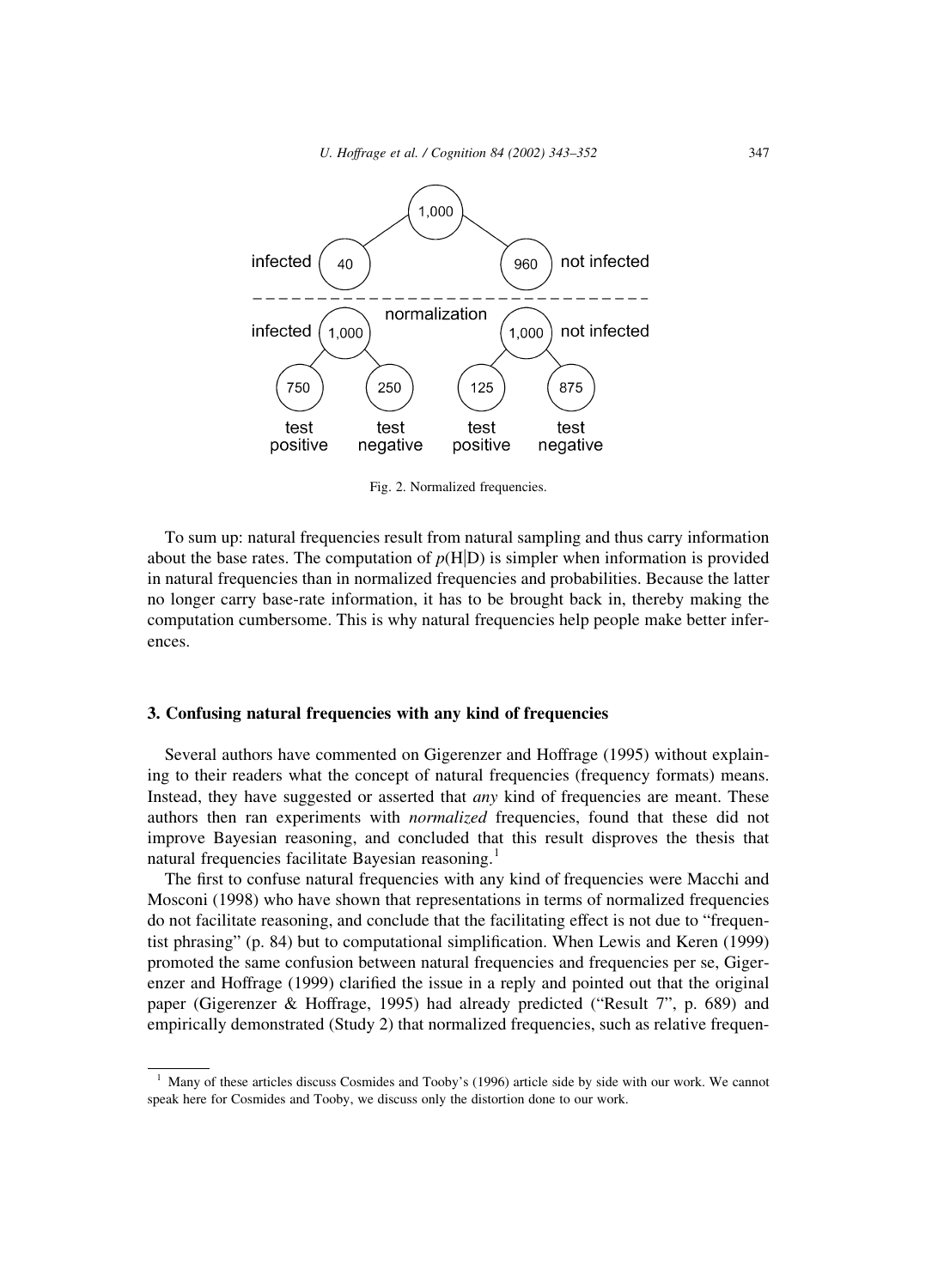cies expressed as percentages, do not facilitate Bayesian reasoning. Surprisingly, this reiteration was still not enough for some authors. Here are examples.

In an article entitled "Frequency versus probability formats in statistical word problems", Evans et al. (2000) did not even mention Gigerenzer and Hoffrage's (1995) definition of frequency formats. Instead, they argue "we are not convinced that it is frequency information per se which is responsible for the facilitation" (p. 200). They then ran experiments with normalized frequencies mislabeled as "frequency formats (hard)", and found – no surprise – that these do not facilitate Bayesian reasoning compared to probabilities. They concluded that frequency formats do not facilitate Bayesian reasoning.

When discussing what they call the "frequentist hypothesis", Johnson-Laird et al. (1999) state that "In fact, data in the form of frequencies by no means guarantee good Bayesian reasoning" (p. 81) and refer to an experiment in which normalized, but not natural frequencies were provided. Johnson-Laird et al. are mute on the difference between the two, including our definition of natural frequencies.

Girotto and Gonzalez (2001) distinguish "information type" (information represented in frequencies versus probabilities) from "information structure" (they make two more distinctions which we ignore here). Their notion of information type does not distinguish between natural frequencies and normalized frequencies. The notion of information structure refers to whether or not "the conjunctive events H and E and  $-$  H and E" are given (p. 251). They conclude from their experiments that it is not information type but information structure that facilitates Bayesian reasoning, and present this as an alternative to our explanation. However, as can be seen from Fig. 1, the natural frequencies on the lowest level refer to conjunctive events, that is, they have the information structure that Girotto and Gonzalez have rediscovered as something new.

Let us summarize: the first misunderstanding is the confusion between natural frequencies and any kind of frequencies. Research based on this confusion has empirically rediscovered the distinctive properties of natural frequencies, namely that they correspond to conjunctive events and that they are not normalized.

## 4. Re-inventing natural frequencies: the subset principle, set inclusion, and partitive frequencies

The second misunderstanding builds on the first. Once these authors had empirically discovered that there are two types of frequencies they ask why one type facilitates Bayesian reasoning but the other does not. They all look in the right place for an explanation, namely the computational simplicity of Eq.  $(1)$  compared to Eq.  $(2)$ , which Gigerenzer and Hoffrage (1995, p. 687) already had described in detail. Subsequently, they attribute the facilitating effect to some singular property of natural frequencies.

Johnson-Laird et al. (1999) extend their mental models theory from deductive to probabilistic reasoning, including the facilitation of Bayesian reasoning by natural frequencies. They are explicit that mental models theory cannot explain this effect, unless a new principle is added, which they call the "subset principle". Compared to Bayes's rule, this principle is "a simpler algorithm" (p. 80): a subset a is divided by the total set a plus b. There is no hint in Johnson-Laird et al. that this principle is identical to Eq. (2) in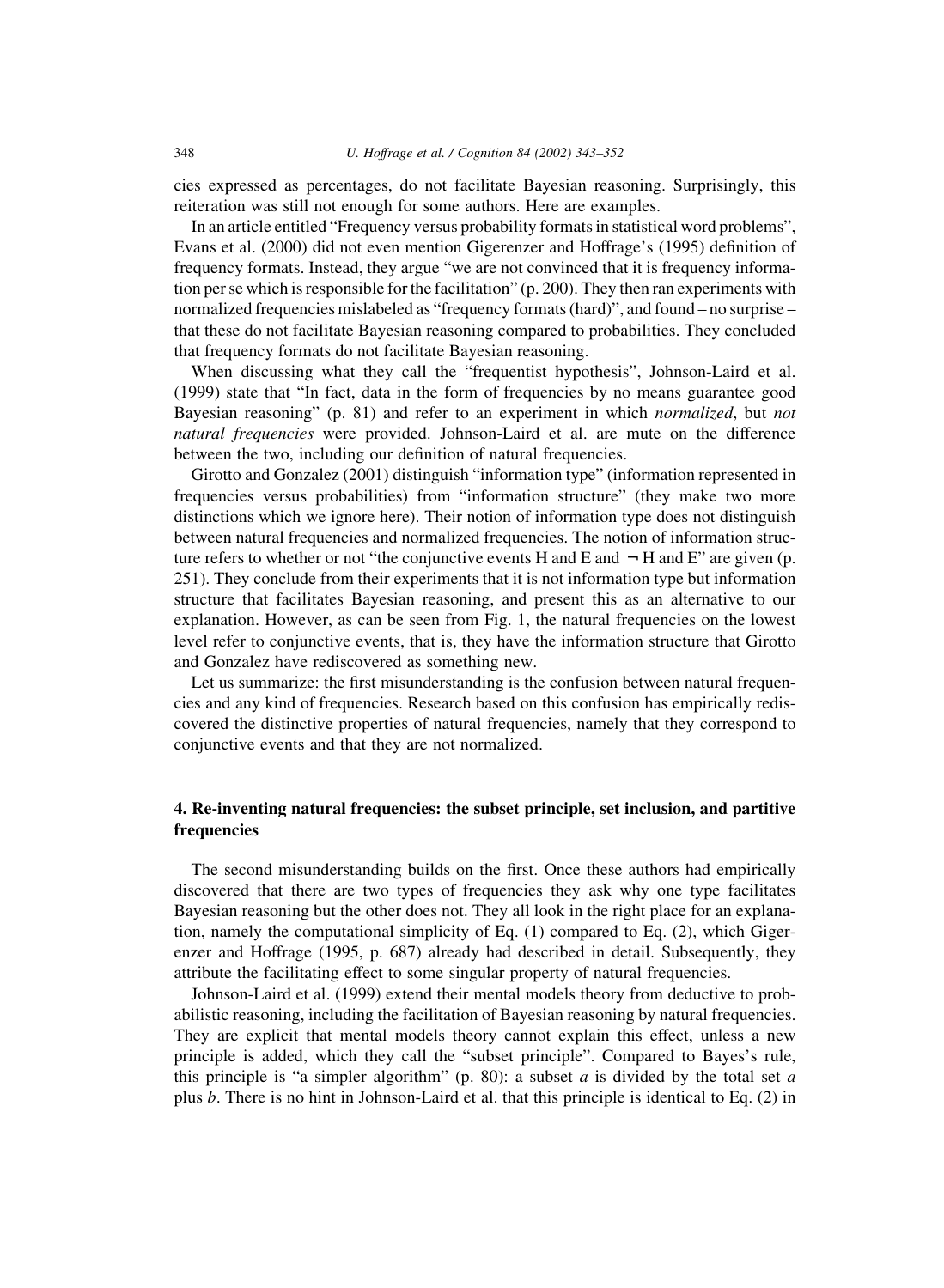Gigerenzer and Hoffrage (1995, p. 687), which is the same as Eq. (1) in the present article. That is, the "subset principle" is entailed in Eq. (1), but it is presented as if it were a new and different explanation (p. 80). Without it, mental models theory could not have accounted for the effect of natural frequencies (see also Brase, 2002).

Girotto and Gonzalez (2001) also present the "subset principle" as an explanation for the facilitating effect of natural frequencies, suggesting that it would provide an alternative interpretation. The same misunderstanding persists when Macchi (2000) states that "the fact that problems with a frequentist formulation in partitive format [as in our Fig. 1] produced a high percentage of Bayesian responses, but also, in non-partitive format [as in our Fig. 2], a high percentage of non-Bayesian responses, implies that a frequentist formulation is not the crucial element for eliciting correct responses" (p. 225). Evans et al. (2000) propose as an alternative hypothesis that "it is the cueing of a set inclusion mental model that facilitates performance" (p. 211). Yet, set inclusion is another word for the structure of Eq. (1).

The tree in Fig. 1 illustrates that, by definition, all natural frequencies exhibit a "nestedset-structure" and that the Bayesian computation (Eq. (1)) always involves "set inclusion". Thus, the notion of nested sets or set inclusion is nothing new. Nevertheless, the new claim could be that *all* nested sets facilitate Bayesian reasoning, not just natural frequencies. However, this is not true. Not all nested sets facilitate Bayesian reasoning. An example would be systematic sampling in scientific research, as described at the beginning of this article, in which, for instance, one hundred people with disease and one hundred without are submitted to some test. The resulting tree structure would have a total sample size of 200 split into two subsets of 100, which are again split into further subsets according to the test results. This is a nested set structure, but only for this fictitious sample of 200 people. With respect to the total population, such a fictitious tree does not contain natural frequencies, nor will it facilitate the estimation of the probability (or frequency) of disease given a positive test for a person randomly drawn from the population. Thus, the nested-set property is not sufficient for the facilitating effect, it is just one of several features of natural frequencies. Natural frequencies have the structure of nested sets which are mutually exhaustive and exclusive and which still carry information about the base rate (see Fig. 1).

Some critiques (e.g. Macchi & Mosconi, 1998) claim that natural frequencies eliminate all need for computation. However, the story has to be told the other way round: a representation in terms of probabilities introduces the need for computation. By observing samples and monitoring frequencies we are naturally performing and understanding Bayesian inferences. Things only become cumbersome when the statistical information is expressed in terms of probabilities. Side effects of probability formats are base-rate neglect and the confusion of different conditional probabilities. Performing Bayesian inference by means of natural frequencies, instead, requires no inversions, meaning base rates cannot be "neglected"; natural frequencies carry the base-rate information implicitly. From this viewpoint, the base-rate fallacy can be seen as a by-product or artifact of the normalization of natural frequencies to conditional probabilities. This might also explain the seemingly paradoxical observation that animals are good Bayesians (Real, 1991) whereas humans appear not to be. In experiments, animals sequentially encounter single cases (whose aggregates are natural frequencies), whereas in studies that have documented base-rate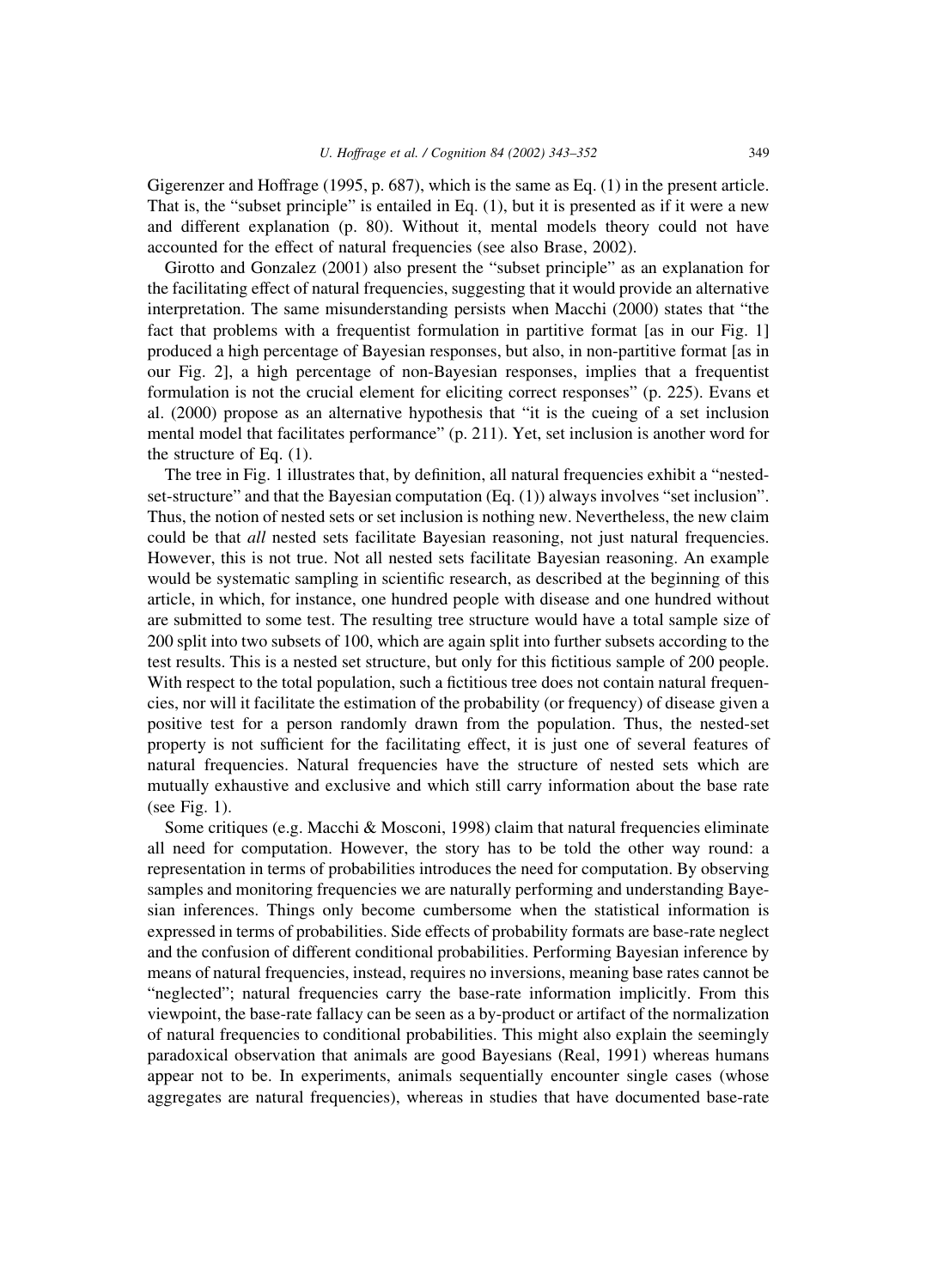neglect humans were not given natural frequencies but rather normalized frequencies or conditional probabilities.

#### 5. Probabilities that mimic natural frequencies

Some authors attempt to show that under certain circumstances participants can also handle probabilities. Yet, there is a specific feature introduced into the probability versions of Fiedler, Brinkmann, Betsch, and Wild (2000), Macchi (2000), and Evans et al. (2000): Their so-called "probability versions" contain information in terms of absolute numbers. For instance, the statistical information of the "probability version" of Fiedler et al. (2000) is:

The study contains data from 1000 women. Ninety-nine percent of the women did not have breast cancer and 1% had breast cancer; of the women without breast cancer 10% had a positive mammogram and 90% had a negative mammogram; and of the women with breast cancer 80% had a positive mammogram and 20% had a negative mammogram. Task: What is the probability of breast cancer, if a woman has a positive mammogram result? (p. 417).

Providing the total sample (1000 women) serves as a starting point to mimic the procedure of natural sampling, thereby facilitating computational demands considerably. Computing 1% of 1000 women is a simple division that leads automatically to natural frequencies, namely, "10 out of 1000 women have breast cancer". The following statement "80% of the women with breast cancer had a positive mammogram" now directly leads to "8 out of these 10 women have a positive mammogram", etc. The correct answer can now easily be derived – with no danger of confusing conditional probabilities, committing the base-rate fallacy, or struggling with any inversions. Nevertheless, the demonstration that one can add features to a probability format that invite the participants to translate probabilities into natural frequencies is a novel contribution. However, a genuine probability format without this special feature does not invite this translation and, as Gigerenzer and Hoffrage (1995) have already shown, participants' performance is poor with percentages, consistent with results in the Fiedler et al. (2000) study, when the sample size is not provided.

Girotto and Gonzalez (2001) found a clever way to translate natural frequencies into a language that looks like single-event probabilities. They introduced a representation in terms of "number of chances", which are the same as natural frequencies when one replaces cases by chances, such as "in 4 cases out of 100" by "in 4 chances out of 100". If "number of chances" would follow normalized frequencies, the facilitation effect would be gone. We find it confusing that "number of chances" are called probabilities throughout the paper, because, unlike probabilities, these are not single numbers in the interval [0,1] but natural frequencies disguised as probabilities.

## 6. Epilogue

Once the misunderstandings discussed in the present paper are avoided, research efforts can be focused on the challenging questions that are still open. These include: How far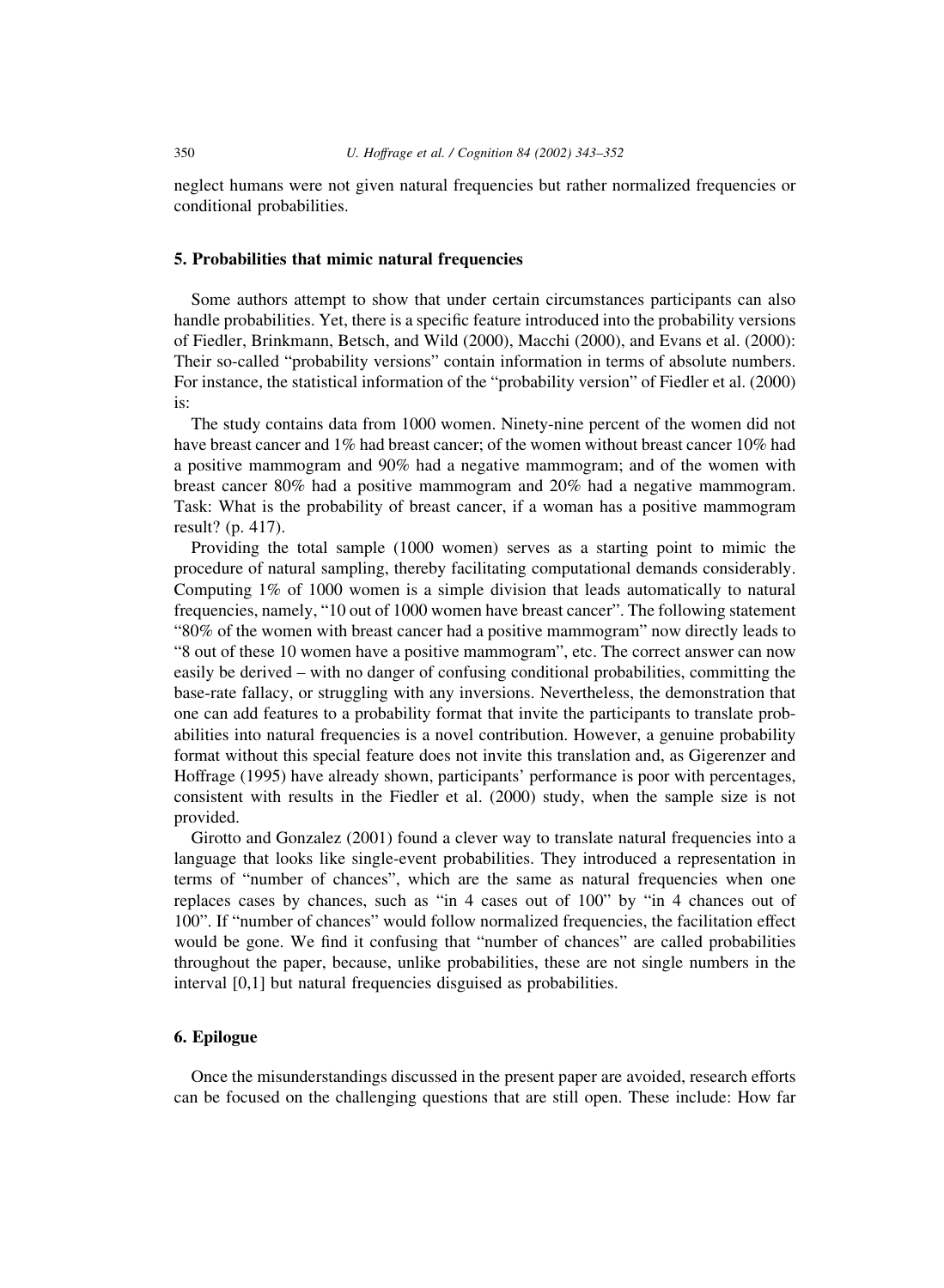does the effect of natural frequencies extend beyond two-by-two tables? How can the two explanations for the facilitating effect of natural frequencies offered in previous publications – computational simplification and evolutionary adaptation – be disentangled and tested separately? Are the shortcuts for Bayesian reasoning (Gigerenzer & Hoffrage, 1995, p. 689–691) used, and if so, when? What other representations – such as analogs and pictures – foster insight, and why? We hope future research will address such new questions, rather than introduce new labels for old concepts.

#### References

- Betsch, T., Biel, G. M., Eddelbuttel, C., & Mock, A. (1998). Natural sampling and base-rate neglect. European Journal of Social Psychology, 28, 269–273.
- Brase, G. L. (2002). Ecological and evolutionary validity: comments on Johnson-Laird, Legrenzi, Girotto, Legrenzi, and Caverni's (1999) Mental Model Theory of extensional reasoning. Psychological Review, (in press).
- Cosmides, L., & Tooby, J. (1996). Are humans good intuitive statisticians after all? Rethinking some conclusions from the literature on judgment under uncertainty. Cognition, 58, 1–73.
- Edwards, W. (1968). Conservatism in human information processing. In B. Kleinmuntz (Ed.), Formal representation of human judgment (pp. 17–52). New York, NY: Wiley.
- Evans, J., Handley, S. J., Perham, N., Over, D. E., & Thompson, V. A. (2000). Frequency versus probability formats in statistical word problems. Cognition, 77, 197–213.
- Fiedler, K. (2000). Beware of samples! A cognitive-ecological sampling approach to judgment biases. Psychological Review, 107, 659–676.
- Fiedler, K., Brinkmann, B., Betsch, T., & Wild, B. (2000). A sampling approach to biases in conditional probability judgments: beyond base rate neglect and statistical format. Journal of Experimental Psychology: General, 129, 399–418.
- Gigerenzer, G. (1996). The psychology of good judgments: frequency formats and simple algorithms. Medical Decision Making, 16, 273–280.
- Gigerenzer, G. (2002). Calculated risks: how to know when numbers deceive you. New York, NY: Simon & Schuster.
- Gigerenzer, G., & Hoffrage, U. (1995). How to improve Bayesian reasoning without instruction: frequency formats. Psychological Review, 102, 684–704.
- Gigerenzer, G., & Hoffrage, U. (1999). Helping people overcome difficulties in Bayesian reasoning: a reply to Lewis and Keren (1999) and Mellers and McGraw (1999). Psychological Review, 106, 425–430.
- Gigerenzer, G., Hoffrage, U., & Ebert, A. (1998). AIDS counseling for low-risk clients. Aids Care, 10, 197–211.
- Girotto, V., & Gonzalez, M. (2001). Solving probabilistic and statistical problems: a matter of information structure and question form. Cognition, 78, 247–276.
- Hoffrage, U., & Gigerenzer, G. (1998). Using natural frequencies to improve diagnostic inferences. Academic Medicine, 73, 538–540.
- Hoffrage, U., Lindsey, S., Hertwig, R., & Gigerenzer, G. (2000). Communicating statistical information. Science, 290, 2261–2262.
- Johnson-Laird, P. N., Legrenzi, P., Girotto, V., Legrenzi, M. S., & Caverni, J. -P. (1999). Naive probability: a mental model theory of extensional reasoning. Psychological Review, 106, 62–88.
- Kleiter, G. (1994). Natural sampling: rationality without base rates. In G. H. Fischer & D. Laming (Eds.), Contributions to mathematical psychology, psychometrics, and methodology (pp. 375–388). New York, NY: Springer.
- Koehler, J. J. (1996). On conveying the probative value of DNA evidence: frequencies, likelihood ratios, and error rates. University of Colorado Law Review, 67, 859–886.
- Krauss, S., Martignon, L., Hoffrage, U., & Gigerenzer, G. (2002). Bayesian reasoning and natural frequencies: a generalization to complex situations. Submitted for publication.